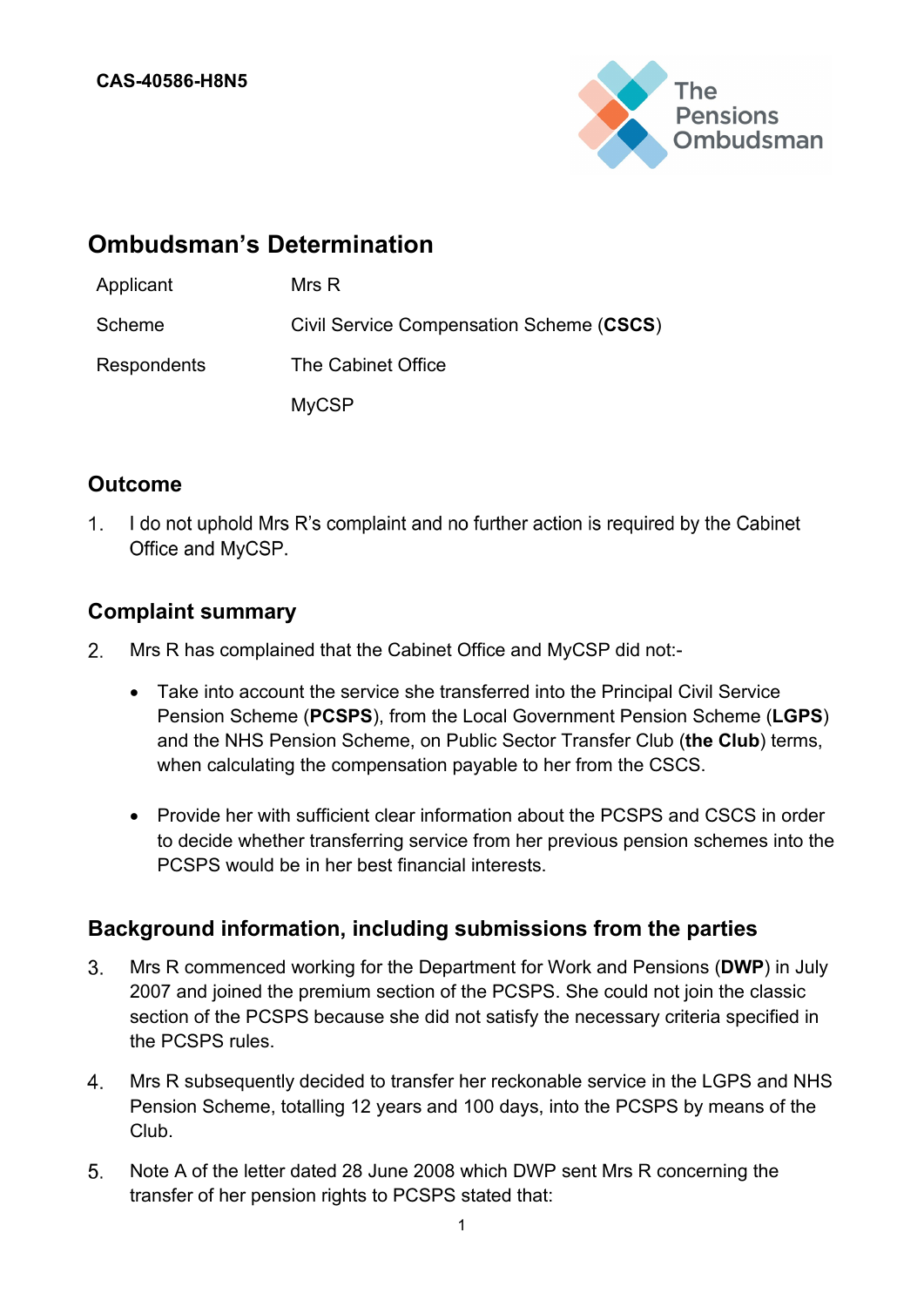"Qualifying and reckonable service credited to members who are employed or re-employed in the Civil Service (or in a body covered by Civil Service pension arrangements) is not taken into account for the purposes of calculating compensation under the CSCS."

- 6. On 1 April 2015, Mrs R was transferred to the alpha pension scheme and became a deferred member of the PCSPS.
- $7<sub>1</sub>$ Following a major reorganisation at the DWP, a new "Corporate Centre Strategy" was introduced which, Mrs R says, left her with no choice but to accept voluntary redundancy (**VR**).
- 8. In her e-mail dated 26 September 2017 to MyCSP, Mrs R sought clarification on the reckonable service which would be used to calculate the compensation available to her from the CSCS on VR terms under an exit scheme run by DWP.
- She quoted the following extract from the CSCS guidance in her e-mail: 9.

"**First day of continuous service**...This could be with a previous employer as long as there was no more than a break of 1 working day before 30 July 2007 and no more than 28 days' break from 30 July 2007 between the two periods of service.

**Current Reckonable Service** is the service your compensation payment will be based on. As explained in the calculator, it does not include transferred in service, added years, added pension or any earlier periods of service, unless there is no break as explained above, even if you have already aggregated or linked earlier service with your current service."

- 10. Mrs R said that she was told the service which she transferred into the PCSPS would count in the compensation calculation but wanted to check this with My CSP.
- 11. MyCSP replied on 28 September 2017 as follows:-
	- The information about the CSCS which she quoted was correct.
	- The total reckonable service which would be used to calculate the pension available to her from the PCSPS was 19 years 354 days.
- 12. In September 2017 MyCSP sent DWP a VR quotation showing the estimated compensation and pension benefits available to Mrs R from the CSCS, PCSPS and the alpha pension scheme, calculated using a leaving date of 28 February 2018 and total reckonable service of 22 years 323 days comprising of:
	- 12 years 100 days of transferred in service;
	- 7 years 254 days of service in the PCSPS; and
	- 2 years 334 days of service in the alpha pension scheme.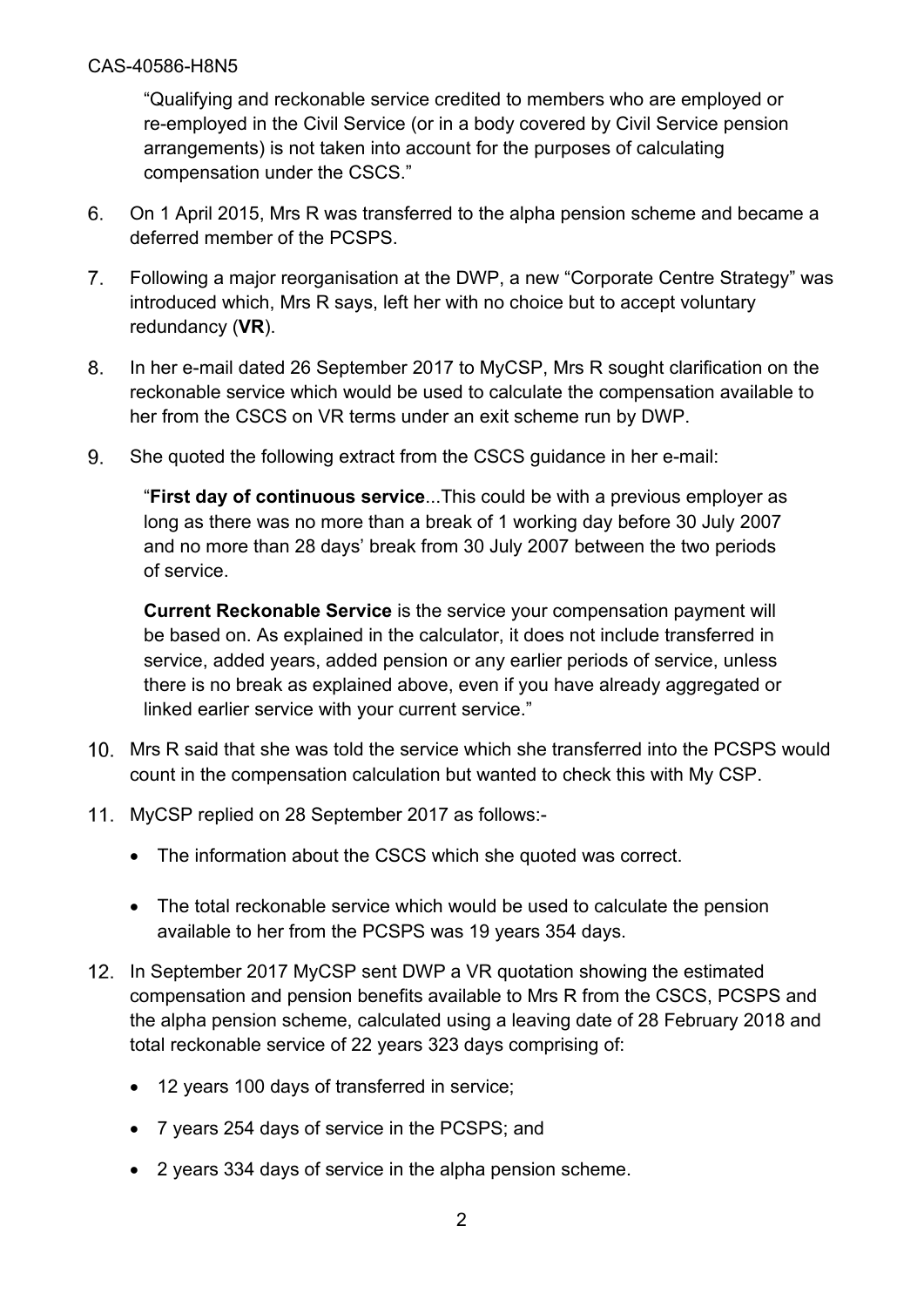- 13. The CSCS compensation amount of £41,726.87 shown on the VR quotation was based on her service accrued directly in the PCSPS and alpha pension scheme totalling 10 years 223 days.
- 14. In November 2017, DWP notified Mrs R that it could not send the VR quotation to her yet because:-
	- the total cost of her VR was in the region of, or exceeding, £95,000; and
	- it needed approval from the Cabinet Office before it could do so.
- 15. DWP informed Mrs R on 13 November 2017 that it had received the necessary approval and apologised for the delay in sending the VR quotation to her.
- 16. Mrs R asked MyCSP why her transferred in service had not been taken into account in the calculation of the CSCS compensation amount.
- MyCSP replied on 23 November 2017 that only service relating to her current employment with DWP was used in its calculations because she was not taking VR from her previous employments. It also said that if Mrs R wanted her transferred in service to be included in the calculation, she would need to ask her employer to obtain consent from the Cabinet Office.
- 18. In December 2017, DWP explained to Mrs R that the reference to a previous employer in the extract from the CSCS guidance only applied if:
	- the previous employer was a "Civil Service Employer" and the break in employment was less than 28 days; or
	- the Minister had given approval for previous employment from a transfer under the Transfer of Undertakings (Protection of Employment) (**TUPE**) Regulations 2006 to count for CSCS compensation purposes.

Neither criteria applied to Mrs R.

- 19. Mrs R was dissatisfied with this response and in January 2018 DWP suggested that the best option for her would be to make a complaint under the Internal Dispute Resolution Procedure (**IDRP**).
- 20. On 5 February 2018, MyCSP informed Mrs R that she was entitled to a revised payment of £45,899.56 from the CSCS based on a leaving date of 28 February 2018.
- Mrs R raised a complaint under IDRP which was not upheld at stages one and two in April 2018 and June 2019 respectively.
- 22. In its Stage One IDRP decision letter, MyCSP said that:

"The compensation payable to you was calculated as per Section 12 (2010 Compensation Scheme) of the CSCS rules.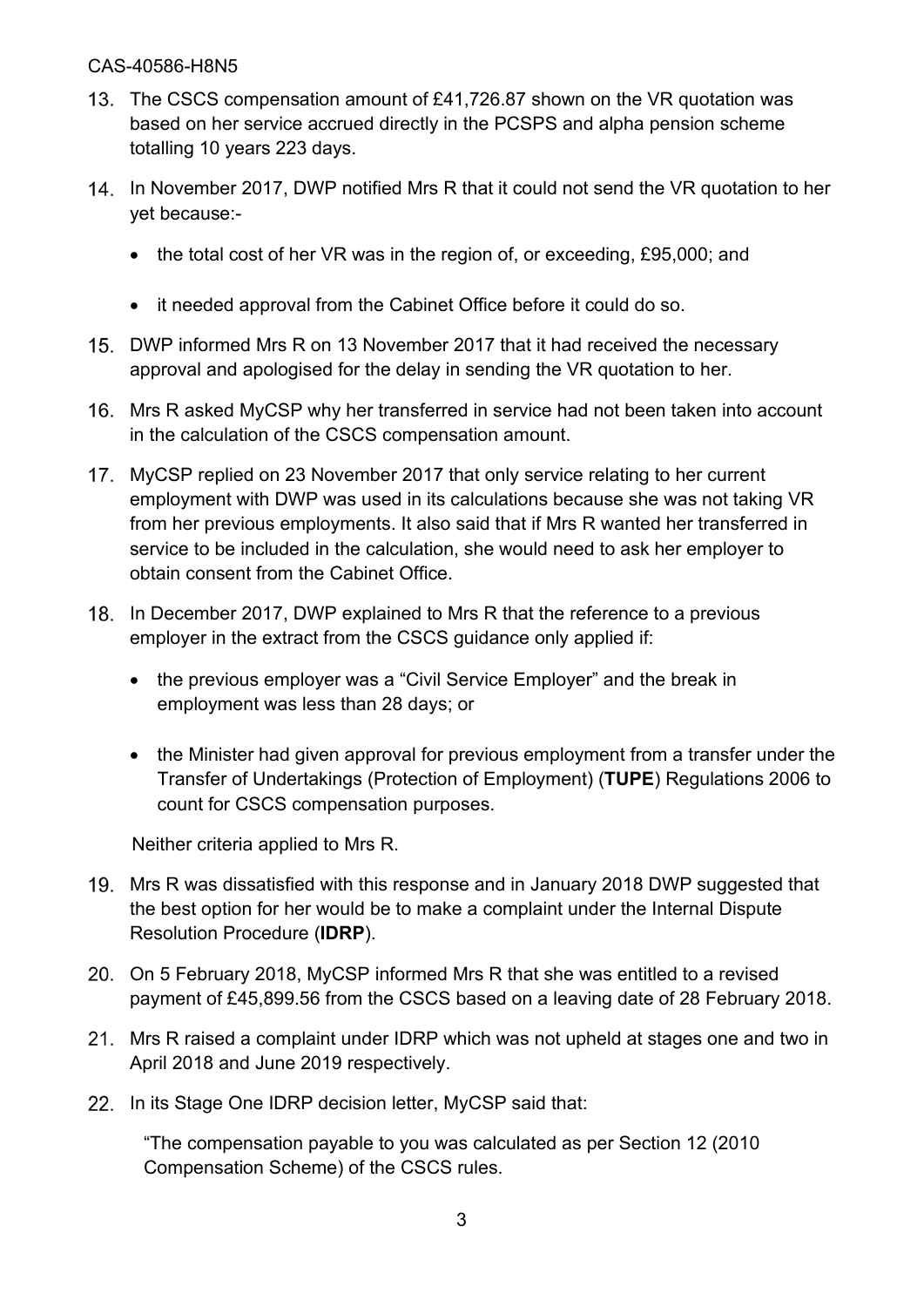Rule 12.2.1 (1) defines to whom the 2010 terms of the CSCS apply…

…civil service is not defined by the PCSPS or CSCS rules, but rather by the Government. A person who works for a public body is not necessarily in civil service employment. Civil servants are those who are employed by "the Crown"…

There are a wide variety of other public bodies which do not generally employ civil servants…

These include:

- The National Health Service
- Local Authorities

….your last employment before joining service covered by the PCSPS was for the Greater Manchester Probation Service (**GMPS**) and was covered by the LGPS.

…as service for the GMPS is not civil service, rule 12.2.1 (1)…does not apply to this period of your employment automatically.

Rule 12.1.3 describes the service to which the CSCS applies. It explains that the scheme applies to the current period of continuous service…Therefore a member who has moved between civil service employers, with a break of not less than 28 days between the two periods of employment, can under certain circumstances as provided for under the rules have their earlier service included in their compensation calculation.

An employer can submit a request to the Cabinet Office for service covered by another scheme to be included for the purposes of calculating benefits under the CSCS.

It is at an employer's discretion to do so as they bear the full cost of CSCS benefits. Accordingly, such a request must be accompanied by a robust business case setting out the reasons for the previous service to be included.

Discretion is provided for under rule 12.1.4 (3) and the final decision rests with the Cabinet Office on behalf of the Minister…

Rule 12.1.3 (4) goes on to exclude service transferred in from another pension scheme to the PCSPS…

You have queried the "special terms" applicable to your transfer in from the LGPS to the PCSPS under the Club arrangements…

Club transfers are calculated in accordance with the Club Memorandum, the current version of which can be found on the Civil Service Pension Scheme website…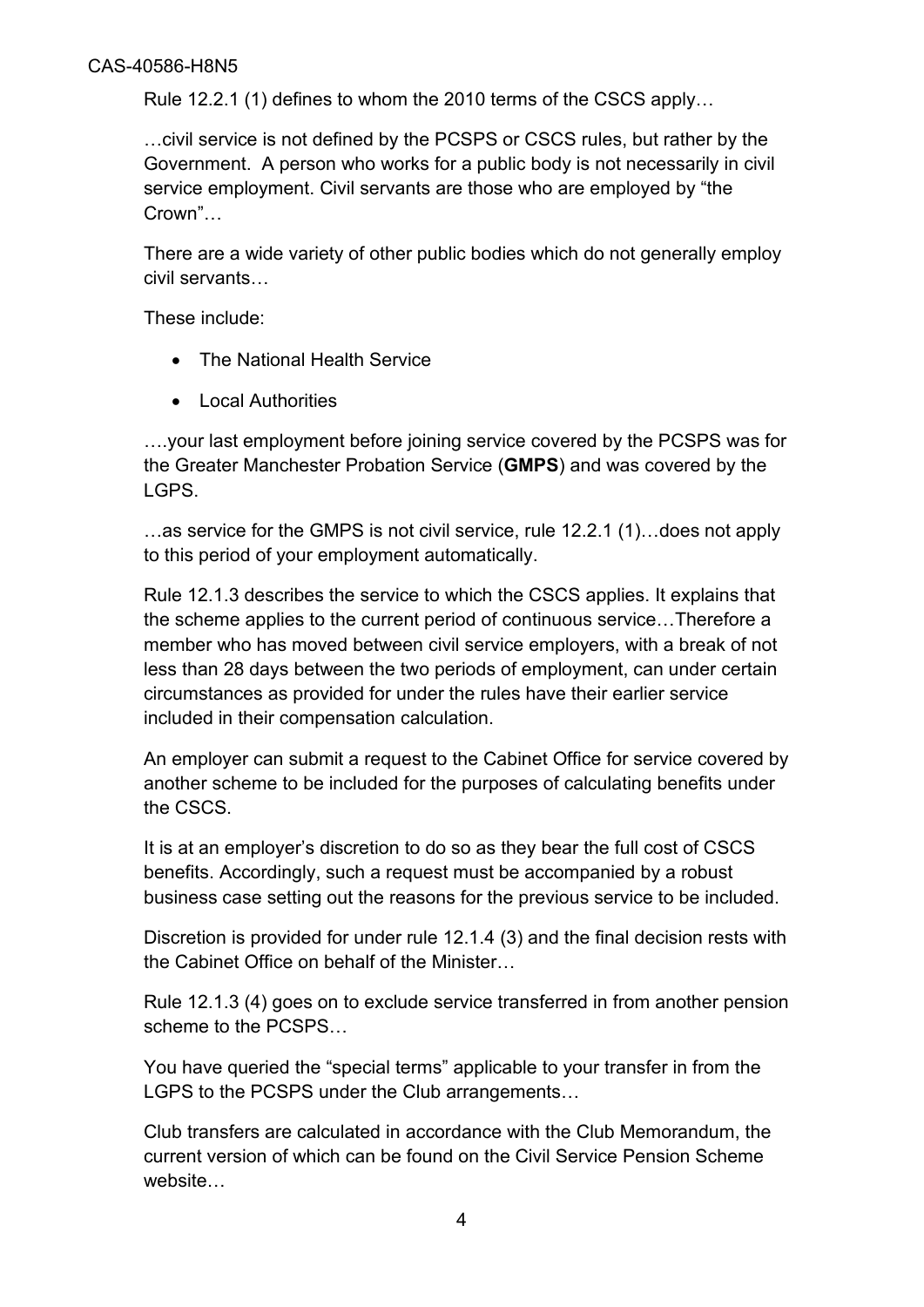The Club provides for the movement of persons within the Public Sector. It allows for employees to receive a broadly equivalent pension scheme credit when they transfer pensionable service from their old scheme to their new scheme…

Transfers calculated on a Club basis will normally offer a higher service credit than those calculated on non-Club terms…

This means that it is usually more beneficial for a member to transfer in under the Club arrangements…

The Memorandum does not provide for service transferred in on Club terms to be included in the service used to calculate a member's compensation. Your start date cannot be "backdated" to the start date of your transferred in service. This scenario is not provided for under either the premium section of the scheme rules or the Memorandum.

The administrators of the scheme at the time you transferred in could not have foreseen that you would later leave the scheme with compensation payable under the CSCS. It is also important to note that the various rules and legislation that apply to the Civil Service Pension Scheme arrangements are subject to change.

It is not possible to cover every scenario in the transfer quote information provided to members, and accordingly the onus is on the member to seek financial advice about the impact transferring may have on their future benefits at the time of transfer…

In respect of the guidance provide to you by My CSP, I have been unable to find evidence that My CSP advised you that your transferred in service would be included in the calculation of your compensation…

Neither your employer nor My CSP have authority to act other than in line with the scheme rules and other statutory legislation…"

#### 23. In its Stage Two IDRP decision letter, the Cabinet Office said that:-

- The statutory nature of the CSCS rules meant that they could not be varied or not applied unless the rules contained a discretion to do so, but this did not extend to Mrs R's position.
- Information about transferred in service from Club transfers not being allowed for in the CSCS compensation calculation could have been found by Mrs R on the Civil Service Pension Scheme website available to her when she joined the DWP.
- Scheme publications did not cover every eventuality for members. Individuals were directed to the rules of the scheme or MyCSP if they had any questions.

#### **Mrs R's position**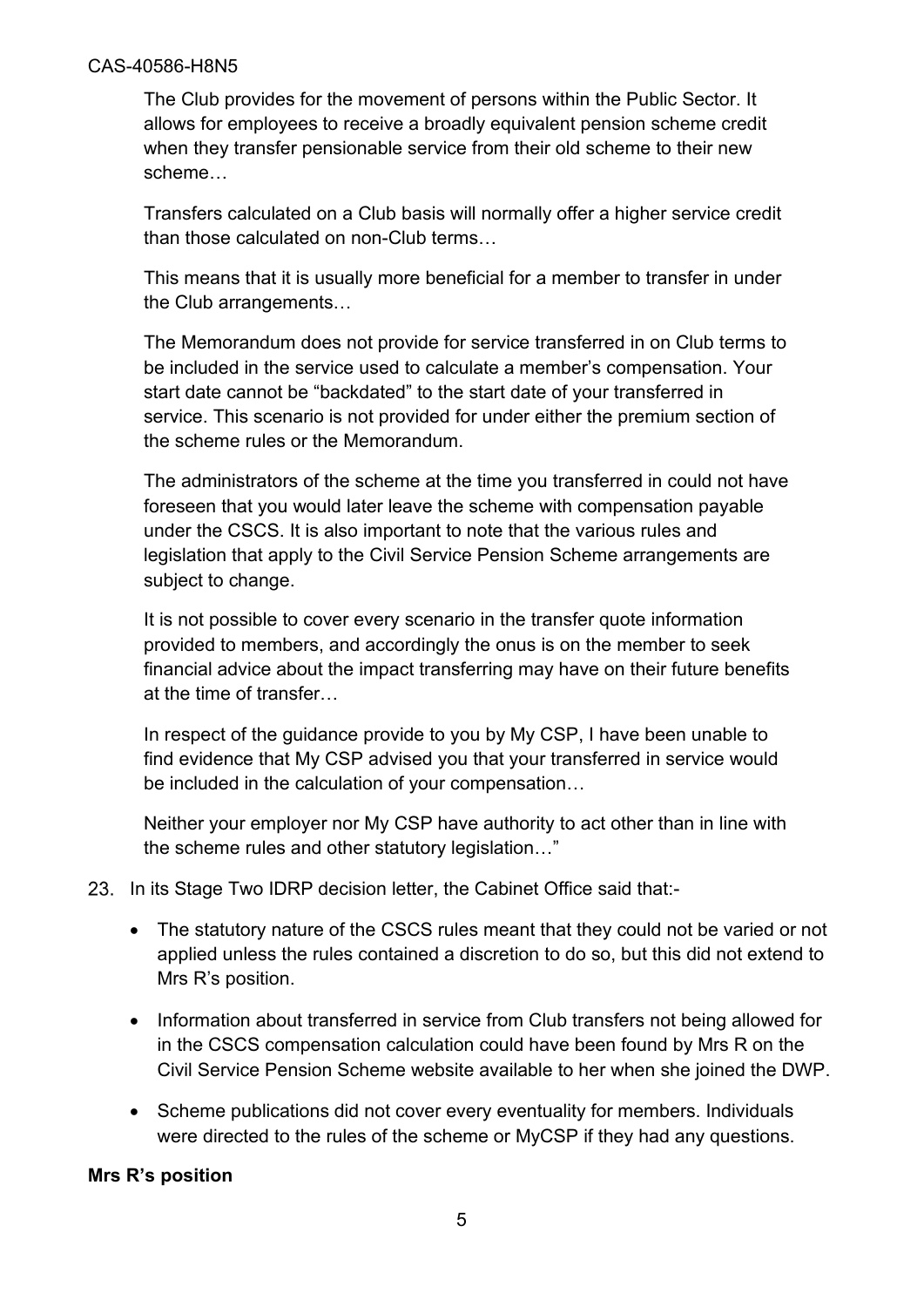- The information which she received about the PCSPS and CSCS in 2007 was inadequate and confusing. She relied upon the February 2007 version of the leaflet "Pension Choices – your pension, your choice" when making her decision to transfer her service from the LGPS and NHS Pension Scheme to the PCSPS. This leaflet did not say that service transferred to the PCSPS from public sector service schemes by means of the Club would not be allowed for in the calculation of the compensation from the CSCS on VR.
- 25. It was not made clear to her that she should obtain further information about the PCSPS and CSCS before making her decision on whether or not to transfer.
- 26. Prior to accepting her transfer of pension rights on Club terms, it should have been explained to her how the transferred in service would be treated in the calculation of both her pension and compensation rights on VR so that she could change her mind, if necessary.
- 27. If she had accessed the Civil Service Pension Scheme website in 2007, she could not have found out on her own that service transferred in from the LGPS and NHS Pension Scheme would not count for CSCS compensation purposes. If she had asked MyCSP about the effect of VR on how the benefits available to her from the PCSPS and CSCS would be calculated, it was doubtful that she would have received a satisfactory response in time for her to make an informed decision.
- While she could not have foreseen when she joined DWP that she would later be entitled to compensation from the CSCS, she could also not have known at the time that her transferred in service would not count in the compensation calculation.
- 29. The CSCS guidance which prompted her to investigate the VR option further was also lacking. It did not explain that a "previous employer" had to be a "Civil Service Employer" and her former employers in the public sector did not fall into this category.
- The information about the Club on the Civil Service Pension Scheme website does not mention that service transferred into the PCSPS on Club terms would not be taken into account when calculating CSCS compensation available on VR.
- 31. She says that:

"…in practice, no reasonable person would have assumed anything else other than if you transfer in pension entitlement, you transfer rights to redundancy too - unless there was something very specific and upfront that told me this – which there wasn't.

Now more than ever before the line between what counts as public and what counts as civil service has increasingly blurred - which only strengthens my argument that all my public sector work should have counted as reckonable service for both pension and compensation rights.

It is completely complacent of Civil Service HR and DWP as an employer just to say leaflets can't cover every circumstance. That may be true. But when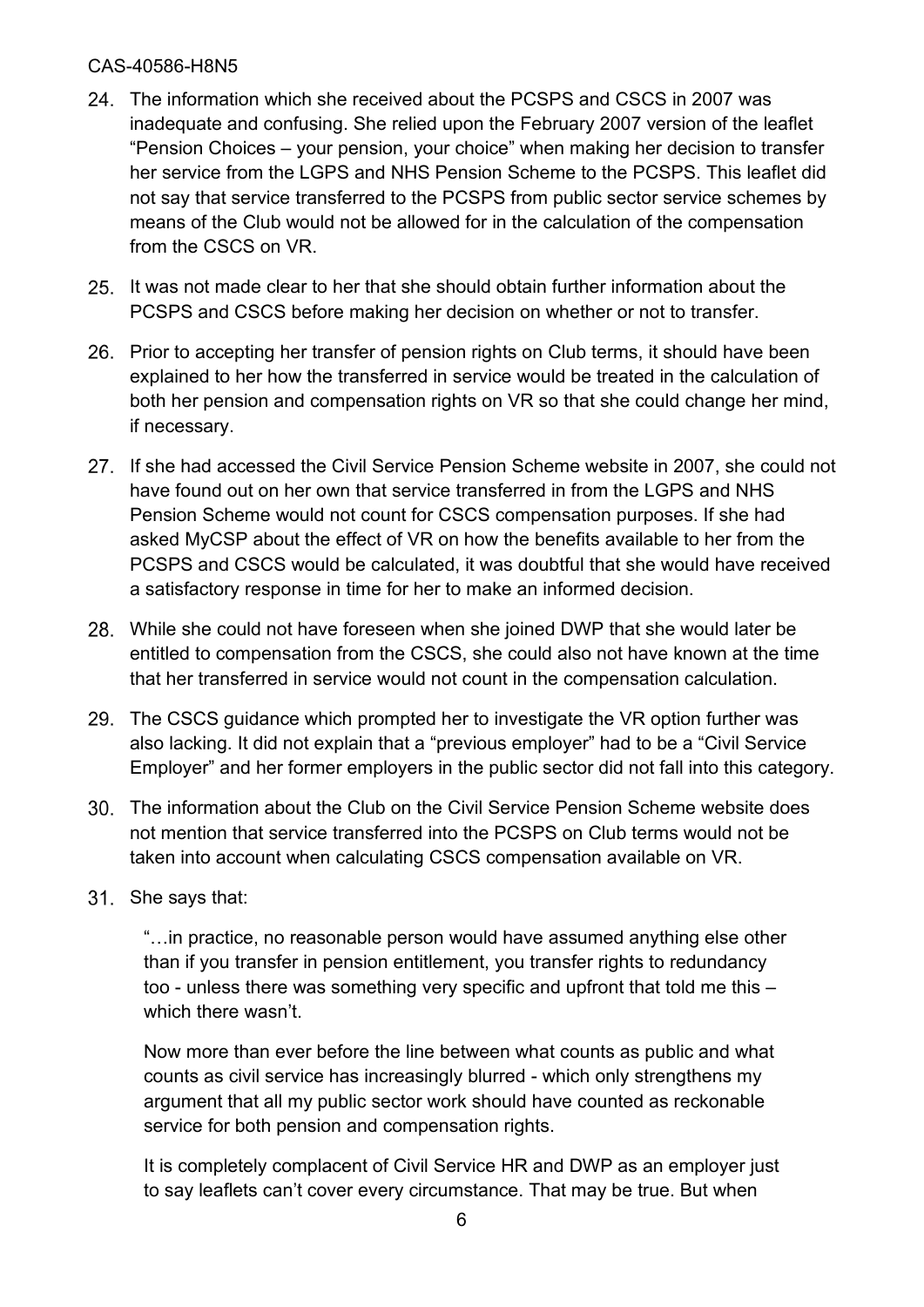you are recruiting externally from another public sector organisation, you need to take that extra step to help a new member of staff know whether they should transfer in their pension entitlement or whether it was best leaving it in the local government scheme. Fundamentally, you should not be in a significantly worse position than someone coming to the civil service on a TUPE transfer, whose full service would have been counted."

In response to a freedom of information (**FOI**) request about how the Cabinet Office had exercised its discretion to approve requests for service covered by another scheme to be included when calculating benefits under the CSCS between 1 December 2017 and 31 March 2018, the Cabinet Office replied as follows:

"167 exit schemes from other Government departments were submitted and approved by the Cabinet Office during this period.

Of those, there were three schemes that included other service as part of reckonable service. All three exit schemes were for Public Health England, which had long-standing approval from Cabinet Office Ministers under Rule 12.1.4 (1) (3) for previous service in the NHS to count as reckonable service."

- The Cabinet Office also said that it approved a further six schemes during this period which included service for non-civil service employers.
- If DWP had submitted a request to the Cabinet Office for her transferred in service to be allowed for in the calculation of the compensation available from the CSCS, it would most likely have been granted by the Cabinet Office given her strong case. DWP chose not to do this and asked her to make a complaint under IDRP instead.
- Apart from enabling her to consolidate her pensions, she is not convinced that there were any other benefits from the Club transfers to the PCSPS. In her view, it would have been beneficial for her not to have transferred. She could then have received tax-free lump sums from the LGPS and NHS Pension Scheme on retirement at age 60 without having to give up part of her pension as is the case in the PCSPS.

#### **The position of the Cabinet Office**

- 36. It generally only considers requests from employers for transferred in service to be allowed for in the calculation of CSCS compensation where there have been compulsory bulk/TUPE transfers or for recruitment purposes.
- Mrs R has not suffered any financial loss by transferring her pension rights from the LGPS and the NHS Pension Scheme to the PCSPS. The compensation amount available to her from the CSCS would have been the same regardless of whether or not she had transferred.
- 38. Mrs R's transferred in service has been included in the calculation of the retirement benefits available to her from the PCSPS.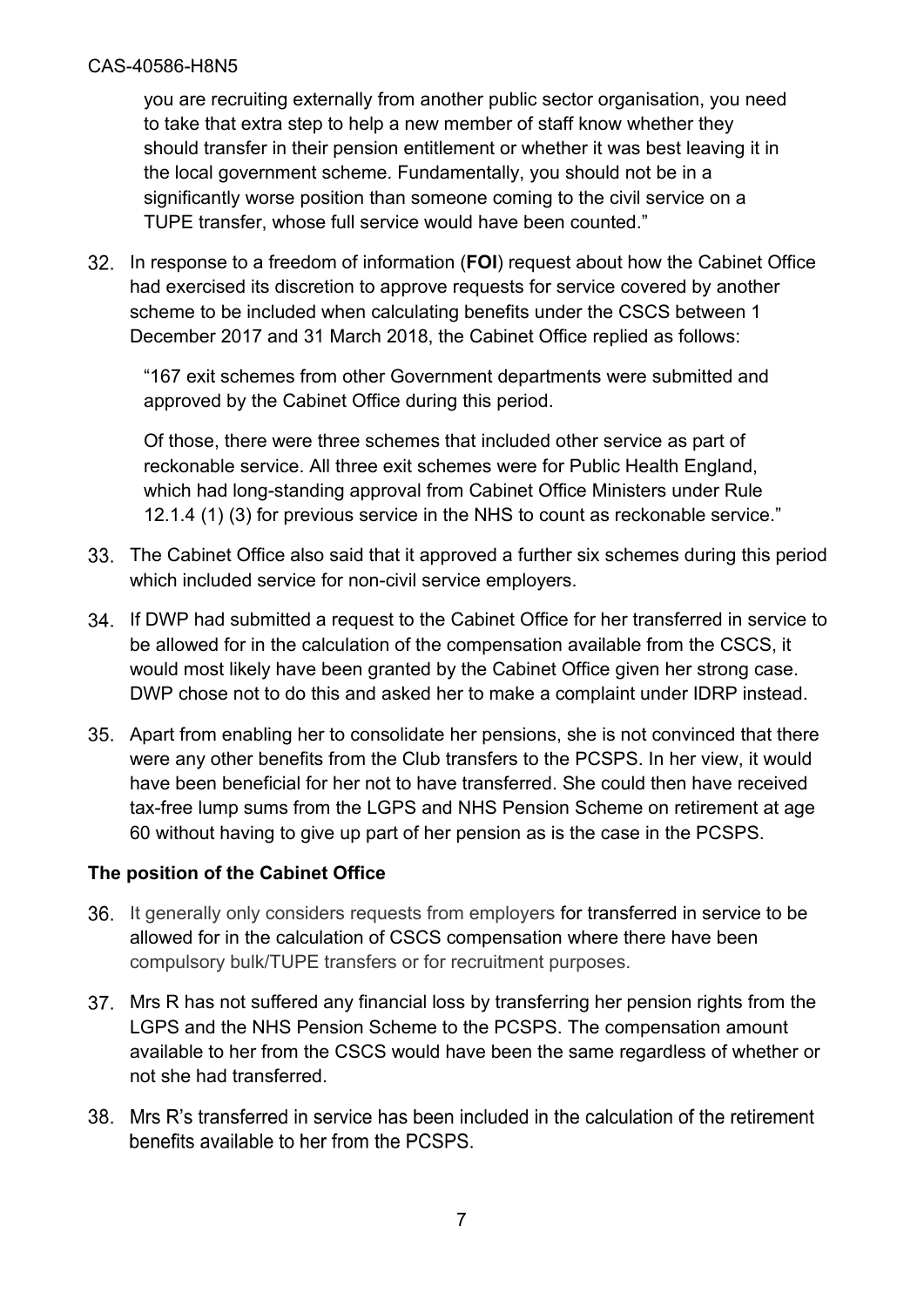- 39. The Civil Service Pension Scheme website gives members access to all of the available scheme booklets and leaflets, including those explaining early exit options.
- 40. The following booklets were available on the website at the time Mrs R joined DWP in **July 2007:** 
	- Pension Choices Your pension, your choice (February 2007);
	- Premium Pension Scheme (January 2006);
	- CSCS Early retirement and redundancy for classic plus, premium and partnership pension account members – a guide to what is available (December 2005); and
	- The Public Sector Transfer Club A guide for members of Club schemes (April 2006)
- 41. If, as Mrs R has asserted, information on redundancy was critical in her decision to transfer her pension rights from the LGPS and NHS Pension Scheme to the PCSPS, it is reasonable to expect that she would have read the CSCS booklet. On page 21, it clearly stated that current reckonable service did not include service arising from rights transferred in from another pension scheme.
- 42. Mrs R's transfer of pension rights was under Club terms which are typically more generous than non-Club transfers.
- 43. The Public Sector Transfer Club booklet explained that such a Club transfer would buy a service credit but did not say that this would be treated as continuous service in the receiving scheme. The booklet provided details of circumstances where the service credit might be different from the reckonable service in the transferring scheme and, in particular, said that:

"…qualification for pension scheme and early retirement benefits will depend in each scheme's rules."

It also referred members of the PCSPS to MyCSP if they had any questions.

- 44. The letter dated 28 June 2008 from DWP to Mrs R made it clear that her service credit in the PCSPS was different from accrued reckonable service. Note A of this letter correctly stated that any reckonable service credited to her would not be taken into account for compensation purposes in the CSCS.
- 45. Mrs R had all the relevant correct information at the time of the transfer in 2008 to make an informed decision.
- 46. Mrs R has previously said that: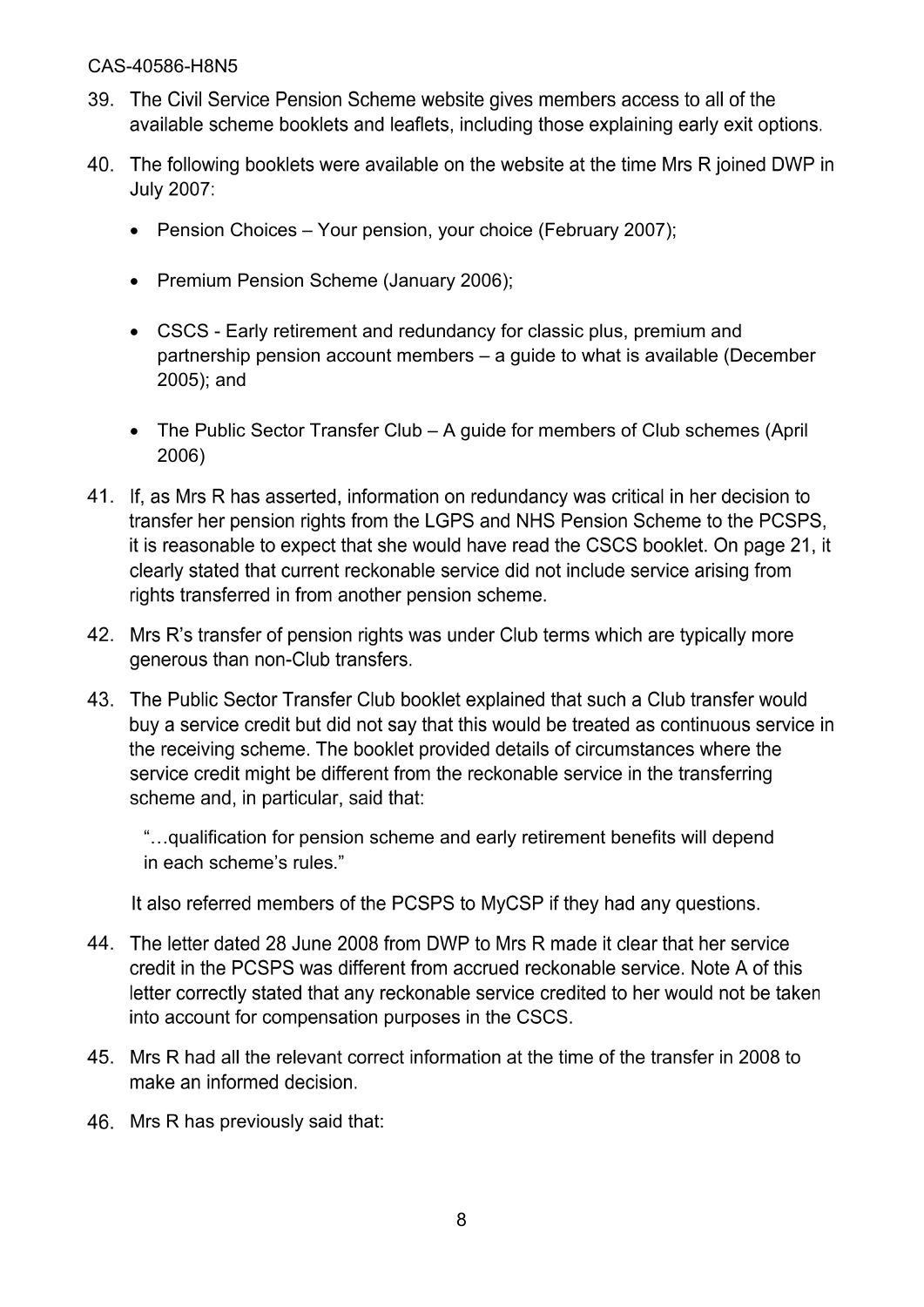"At the time of joining and making my decision to transfer my pension into the Civil Service Pension Scheme, I could not have known that I would ever have found myself in a position where I would lose my job."

This would cast doubt on her stance that a redundancy situation was critical to her decision to transfer.

47. There is no evidence to support Mrs R's allegation that it has discriminated against her. Public Health England was created in 2013 through the compulsory transfer of approximately 5,000 staff from the NHS. Ministers agreed that individuals whose transfer into the Civil Service from the NHS was compulsory could have their service within the NHS considered for compensation payments. This was because they had no choice about their employment situation. This did not apply in Mrs R's case. She voluntarily joined the Civil Service and freely chose to transfer her pension rights from previous employments into the PCSPS.

# **Adjudicator's Opinion**

- 48. Mrs R's complaint was considered by one of our Adjudicators who concluded that no further action was required by the Cabinet Office and MyCSP. The Adjudicator's findings are summarised below:-
	- The PCSPS and the CSCS are statutory schemes made under the Superannuation Act 1972. The rules of the PCSPS and CSCS govern payment of benefits from these schemes. In its capacity as the administrator of the PCSPS and CSCS, MyCSP must act in accordance with these rules and within the framework of the law.
	- MyCSP therefore had to follow any procedure laid down in the provisions of the PCSPS rules and CSCS rules, as qualified by overriding pension legislation, when:
		- 1. dealing with Mrs R's request to transfer her service from the LGPS and NHS Pension Scheme to the PCSPS; and
		- 2. calculating the amount of compensation available to her from the CSCS on VR.
	- MyCSP and the Cabinet Office explained in their IDRP decision letters why Mrs R's transferred in service from the LGPS and NHS Pension Scheme did not count when calculating the compensation available to her from the CSCS on VR. In the Adjudicator's view, their explanations were correct.
	- The Government decided whether an employer in the public sector was a civil service employer. Mrs R's previous public sector employers prior to joining the DWP were not such employers. They could not offer Mrs R membership in the PCSPS and she had to join the LGPS and NHS Pension Scheme.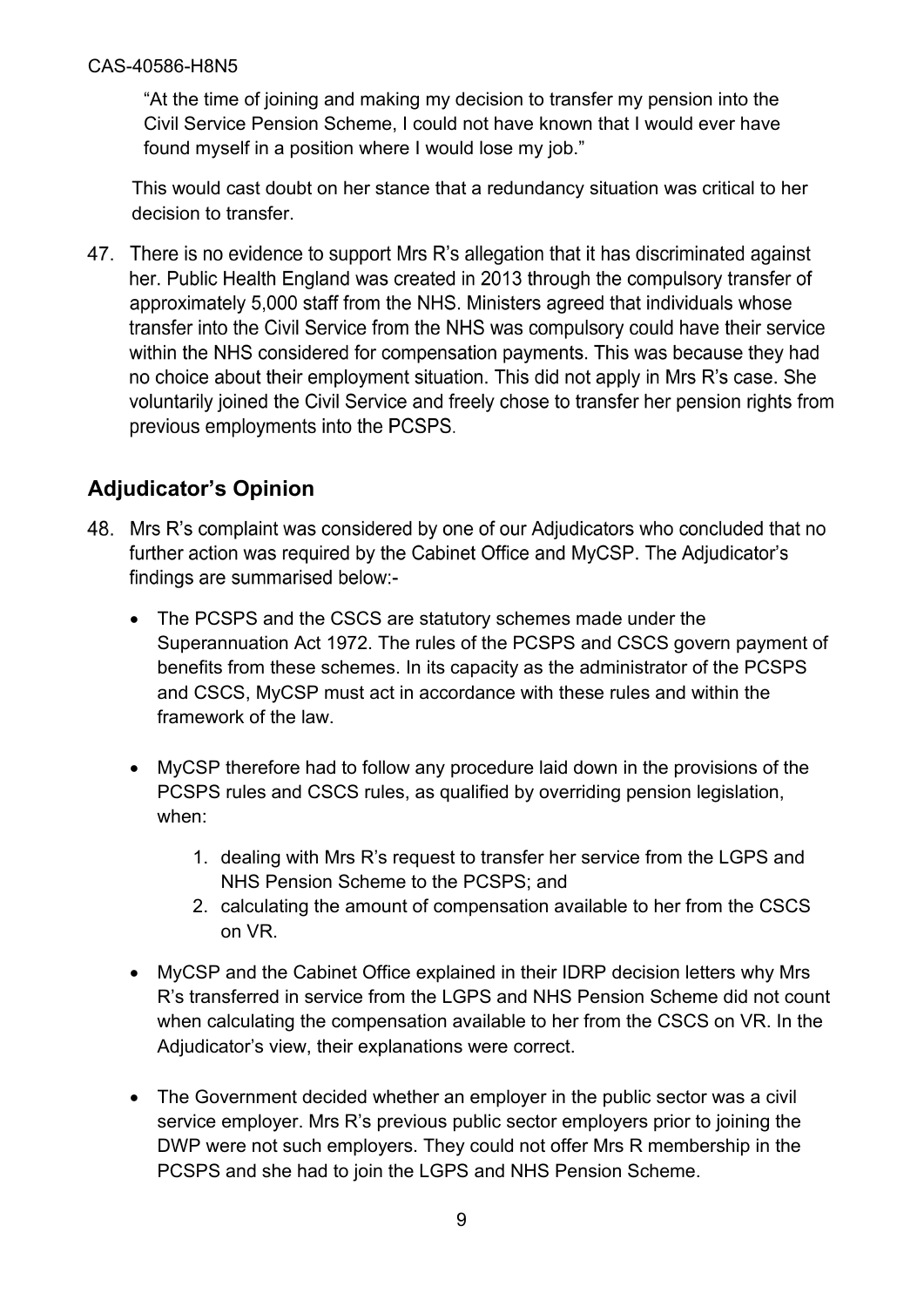- Rule 12.1.3, the relevant sections of which have been reproduced in the Appendix below, described the service to which the CSCS applied. As the service which Mrs R transferred into the PCSPS did not come from a civil service employer, it could not therefore be taken into account automatically in the calculation of her CSCS compensation on VR.
- Mrs R contended that if the DWP had asked the Cabinet Office for her transferred in service to be included for the purposes of calculating the compensation available from the CSCS, its request would likely have been accepted. The Adjudicator, however, saw no concrete evidence which supported this contention. It was at the DWP's discretion to submit such a request and it chose not to do so. Moreover, given the Cabinet Office's position on when it generally considered such requests, in the Adjudicator's view, it would have been unlikely that such a request would have been granted in Mrs R's case.
- Mrs R asserted that it would have been in her interests to have kept her pension rights in the LGPS and NHS Pension Scheme because she did not have to exchange part of her pension for a tax-free lump sum on retirement at age 60.
- The rate at which Mrs R's pension rights accrued in the LGPS and the NHS Pension Scheme was 1/80ths for each year of pensionable salary, and she would also have been automatically entitled to a tax-free lump sum, normally three times the amount of her pension. The accrual rate used to calculate her pension from the PCSPS was 1/60ths and was higher than the LGPS and NHS schemes. However, after encashing part of it for a tax-free lump sum, the residual pension would, effectively, also have been calculated on a basis roughly equivalent to 1/80ths. The method of calculating the pension and tax-free cash available to Mrs R from the PCSPS was, to all intent and purposes, equivalent to the one used for the LGPS and NHS Pension Scheme. In the Adjudicator's view, Mrs R's assertion that she was disadvantaged by now having the option to exchange part of her pension in the PCSPS for a tax-free lump sum on retirement was therefore unfounded.
- Furthermore, the compensation amount available to Mrs R from the CSCS would have been the same regardless of whether or not she transferred. The Adjudicator therefore agreed with the Cabinet Office that Mrs R had not demonstrated that she suffered financial loss by transferring her service from the LGPS and the NHS Pension Scheme into the PCSPS.
- In the Adjudicator's opinion, there had consequently been no maladministration on the part of MyCSP and the Cabinet Office in not taking into account the transferred in service when calculating the compensation payable to her from the CSCS. It was noted that Mrs R said she felt she "had no choice" but to accept VR when the Corporate Centre Strategy was introduced as part of the restructure at DWP.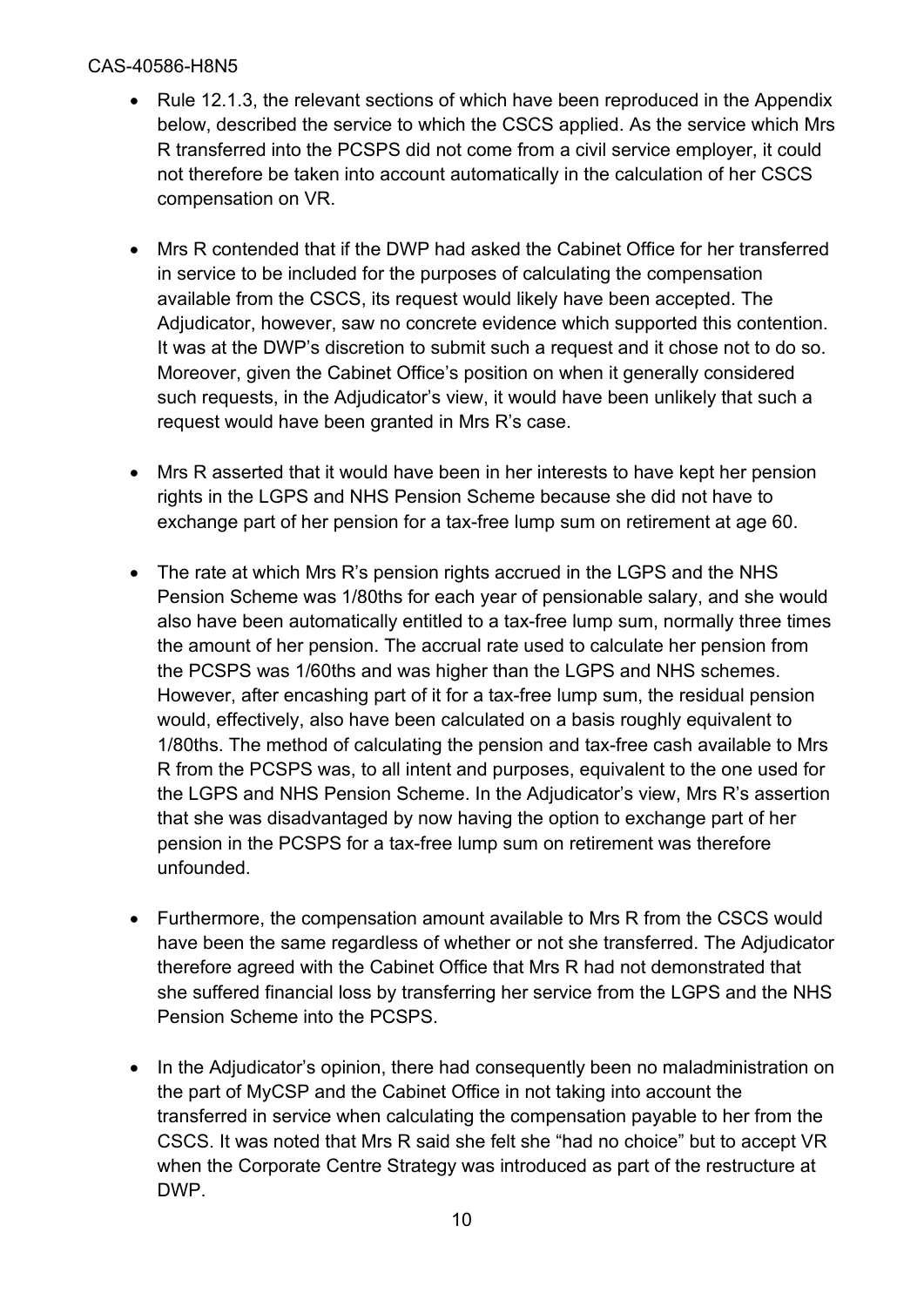- Mrs R said that she did not receive sufficiently clear information about the PCSPS and CSCS in order to decide whether transferring service from her previous pension schemes into the PCSPS would be in her best financial interests. In particular, she contended that prior to accepting her transfer of pension rights on Club terms, she should have been told explicitly how her transferred in service would be treated in the calculation of both her pension and compensation rights on VR.
- Mrs R clearly could not have foreseen when she joined DWP in July 2007 that she would leave her job in February 2018 and VR would not have been at the forefront of her mind at the time.
- MyCSP was obliged to disclose certain documents and information to Mrs R in accordance with the Occupational and Personal Pension Schemes Act (Disclosure of Information) Regulations 2013 (**the Disclosure Regulations)**. However, most information only needed to be disclosed at the request of Mrs R. The additional information which Mrs R said she should have received about the benefits available to her on VR from the PCSPS and CSCS fell into this latter category. MyCSP was therefore not obliged to have provided this information unless Mrs R requested it. If she had done so and MyCSP had failed to provide a satisfactory response, then she might have had a valid case.
- Mrs R said that she based her decision to transfer her service from the LGPS and NHS Pension Scheme to the PCSPS on the information shown in the February 2007 version of the leaflet, "Pension Choices – your pension, your choice". This leaflet, however, stated that: (a) it only provided an overview of the PCSPS and did not cover every aspect; (b) nothing in the booklet would override the PCSPS rules; and (c) if she required further information in making her choice, she could, in particular, contact MyCSP for it or visit the Civil Service Pension Scheme website.
- If Mrs R had been interested at the time about the effect of VR on the benefits available to her from the PCSPS and CSCS, it had therefore been open to her to research this in more detail, seeking independent financial advice, where appropriate, and defer her decision to transfer service to the PCSPS until she was completely satisfied that it was the correct option for her. By deciding not to do so, Mrs R chose not to make a more informed comparison.
- It was consequently the Adjudicator's opinion that Mrs R's complaint that My CSP and the Cabinet Office had failed to supply her with adequate clear information about the PCSPS and CSCS in order to make an informed decision about the transfer, should also not be upheld.
- Mrs R did not accept the Adjudicator's Opinion and the complaint was passed to me to consider. Mrs R provided her further comments which do not change the outcome.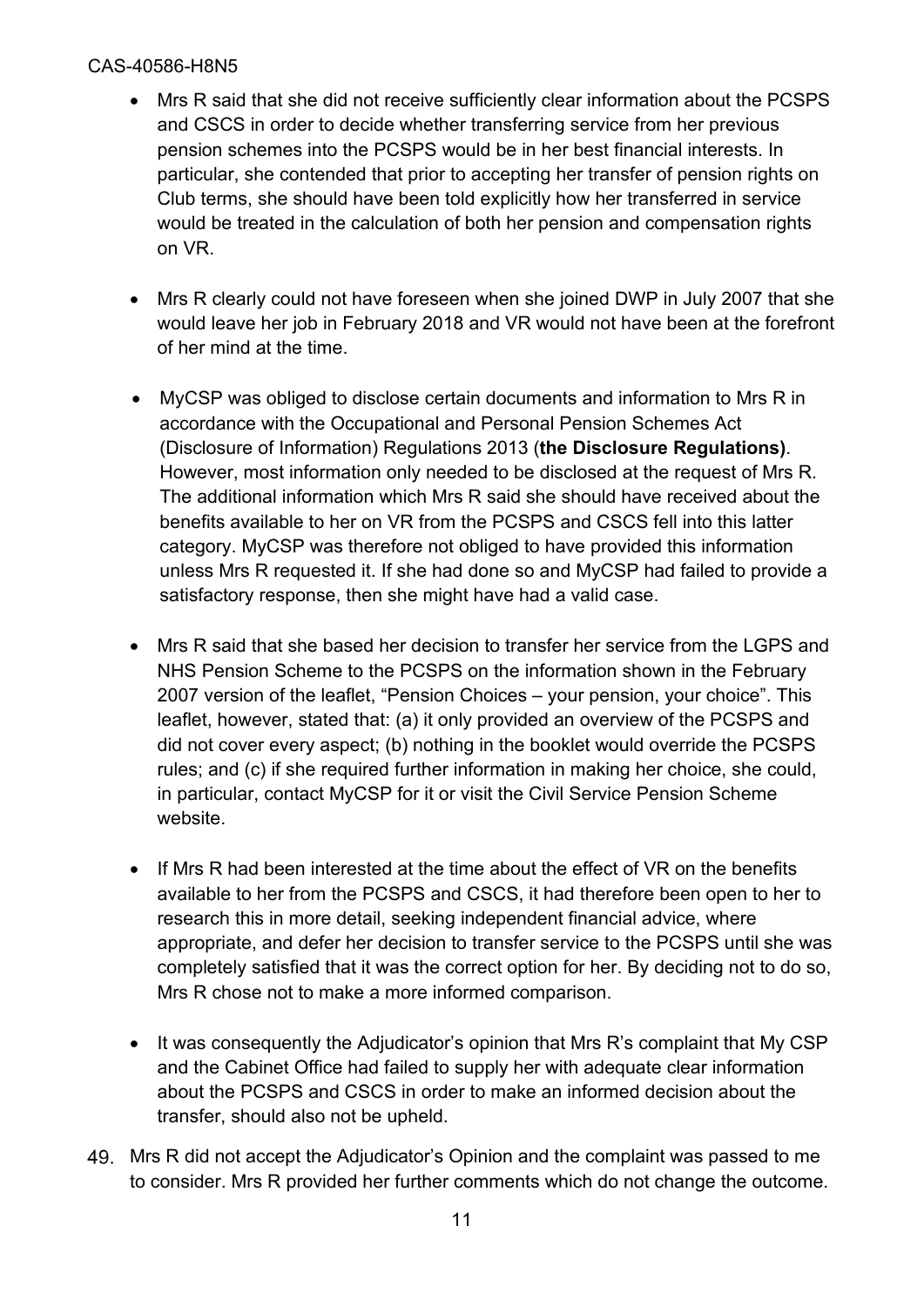50. Mrs R says that:

"The FOI request that I submitted covered a very short period. I'm sure there would be hundreds if not thousands of exceptions granted but the Cabinet Office was unable to supply information for a longer period of time…A proportion of my previous employment was also with the NHS. Surely, awarding discretion to one group of workers from the NHS and not another is discriminatory and therefore unlawful…

You say that I have not suffered any financial loss by transferring my pension rights from the LGPS and the NHS Pension Scheme to the PCSPS. This is not true. I have less overall reckonable service than might otherwise have been the case if my service had remained in two places or pots.

When you buy an insurance policy you get the full terms and with a chance to change your mind. The onus is on the seller to supply that information. I appreciate pensions are somewhat different, but this analogy still applies…

While I take the point that it is not possible to cover every scenario in transfer quotes, surely the absolutely key ones are how much it impacts on retirement and how much it impacts other exits...

I maintain that at the time and given everything that I could have reasonably known my decision was perfectly sensible. There was no detail of anything I needed to be aware of in a redundancy situation.

I maintain that while working for DWP, if I'd had the opportunity, I would have had the support of senior colleagues to submit a case to the Cabinet Office for my transferred in service to be included for the purposes of calculating the compensation available from the CSCS."

51. I note the additional points raised by Mrs R, but I agree with the Adjudicator's Opinion.

## **Ombudsman's decision**

- Mrs R has complained that the Cabinet Office and MyCSP did not take into account the service which she transferred into the PCSPS from the LGPS and the NHS Pension Scheme on Club terms when calculating the compensation payable to her from the CSCS.
- 53. I have carefully studied the explanations given by MyCSP and the Cabinet Office in their IDRP decision letters as to why Mrs R's transferred in service did not count for the purposes of calculating the compensation available to her from the CSCS on VR. In my view, the detailed reasons which they have provided are correct, and the first part of Mrs R's complaint cannot therefore be upheld.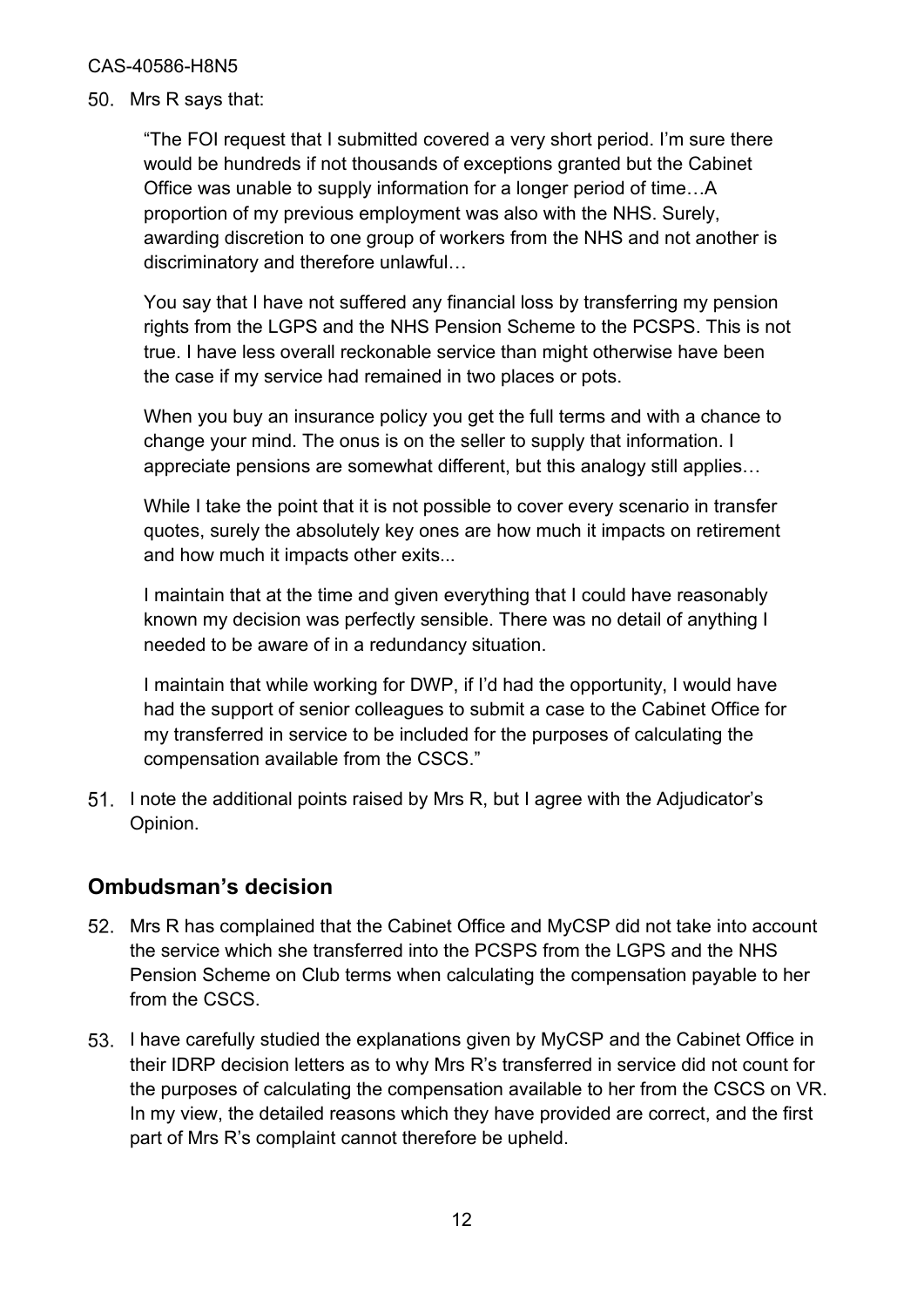- Mrs R has also contended that, prior to accepting her transfer of pension rights on Club terms, MyCSP failed to explain to her how the transferred in service would be treated in the calculation of both her pension and compensation rights on VR.
- 55. However, in accordance with the Disclosure Regulations which MyCSP must abide by, this information only had to be disclosed to Mrs R if she made a specific request for it. Mrs R did not do this.
- Moreover, I am satisfied that there was sufficient information in the booklets and leaflets available to Mrs R from the Civil Service Pension Scheme website or MyCSP on request, for her to ascertain how VR would affect the benefits available from the PCSPS and CSCS before proceeding with the transfer, if she had been interested.
- 57. I therefore agree with the Adjudicator that it had been open to Mrs R to defer her decision to transfer pension rights to the PCSPS until she was completely satisfied that it would have been in her best financial interests. By deciding not to research this option in more detail or seek suitable independent financial advice, Mrs R chose not to make a more informed choice.
- 58. In response to the Adjudicator's Opinion, the Cabinet Office submitted as evidence a letter which DWP sent Mrs R on 28 June 2008, concerning the transfer of her pension rights to the PCSPS. Note A of this letter states that any reckonable service credited to her would not be taken into account for compensation purposes in the CSCS.
- If, as Mrs R contends, she would not have transferred if she had known that her service credit would not count in the compensation calculation, it is reasonable to expect that she would have tried to unwind the transfer after reading this letter. Mrs R did not, however, do this.
- Mrs R says that she has suffered financial loss by transferring her pension rights from the LGPS and the NHS Pension Scheme to the PCSPS because she has less overall reckonable service than might otherwise have been the case.
- By accepting the transfer value for Mrs R, the PCSPS must offer benefits of equivalent value to the reckonable service in the LGPS and NHS Pension Scheme. There is no guarantee, however, that the service credit will be year for year because it will reflect differences in pension age or benefit design between the transferring and receiving schemes.
- Mrs R also asserts that if the DWP had asked the Cabinet Office for her transferred in service to be included in the CSCS compensation calculation, its request would likely have been accepted. I have, however, seen no evidence which substantiates this assertion. As it was at the discretion of the DWP to submit such a request, it was entitled to decide not to do so in Mrs R's case. Furthermore, given the Cabinet Office's position on such requests, I concur with the Adjudicator that if one had been made for Mrs R, it would unlikely have been granted, and for the reasons given by the Cabinet Office, there would not have been any discrimination against Mrs R by declining it.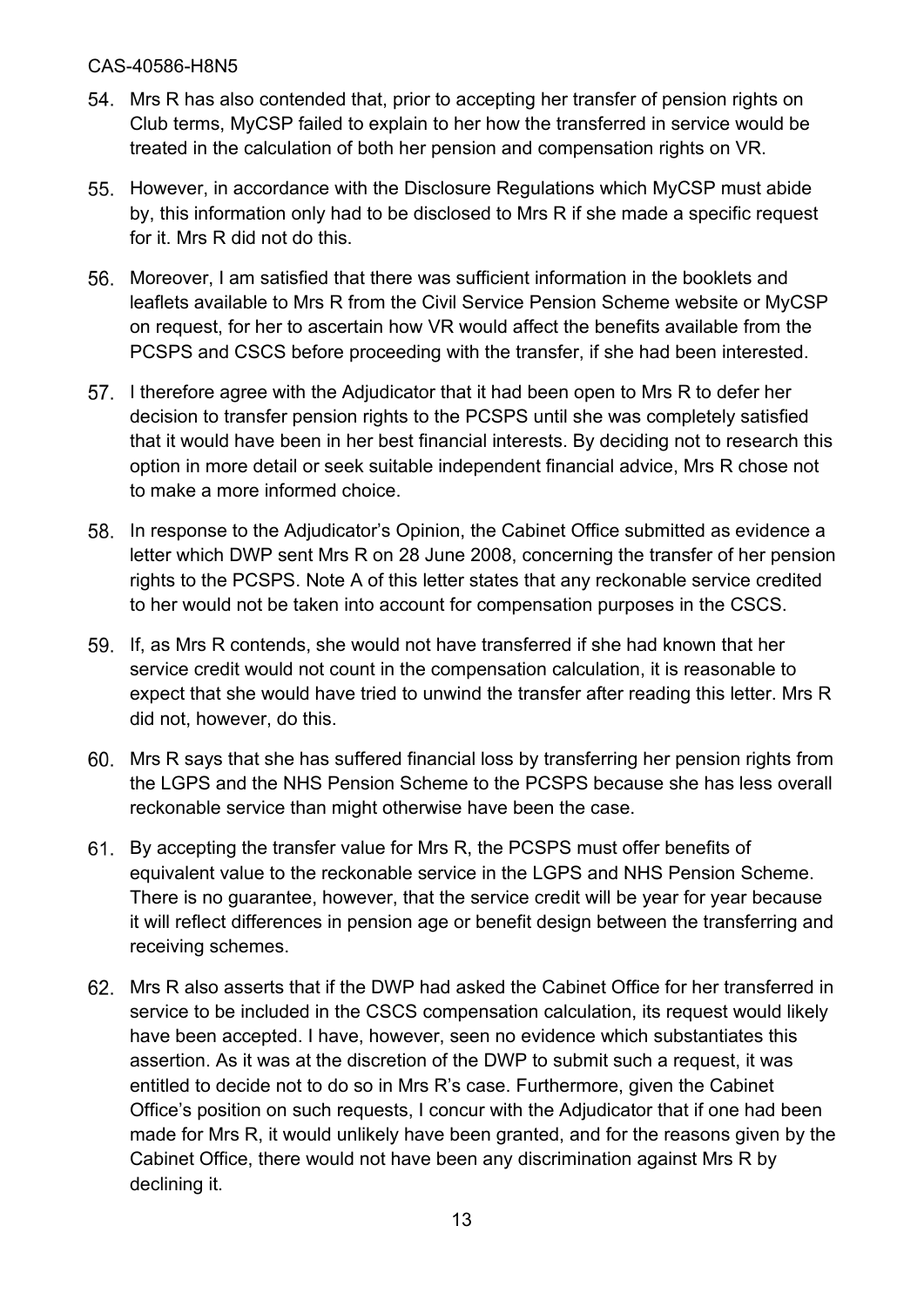63. I do not uphold Mrs R's complaint.

## **Anthony Arter**

Pensions Ombudsman 13 December 2021